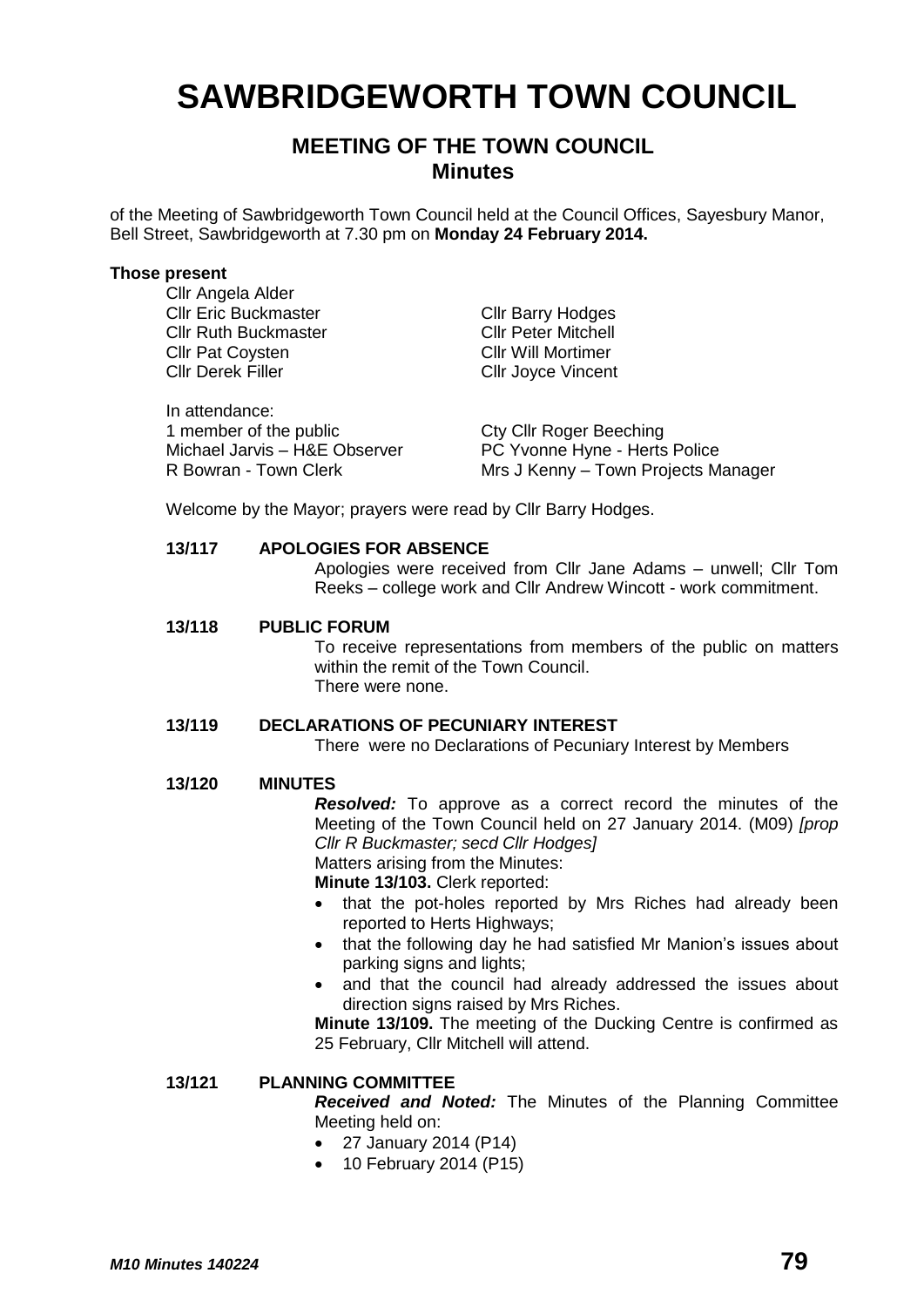#### **13/122 DRAFT DISTRICT PLAN**

To advise Members that the EHDC Draft District Plan, Preferred Options, is now available for consultation. It was confirmed that the Town Council will be holding two Open Days in the Council Chamber to "Inform and Engage" from 09:30 to 13:00 on 01 March and 05 April, the next two Farmers Market days. Planning Officers from EHDC will be in attendance on both days.

Cllr E Buckmaster emphasised that the Preferred Options documents were a consultation and that the Places for People proposals were part of that process.

#### **13/123 AMENITIES COMMITTEE**

*Received and Noted:* The Minutes of the Amenities Committee Meeting held on:

10 February 2014 (A03)

#### **13/124 MAYOR'S CORRESPONDENCE/COMMUNICATIONS**

Mayor's communications;

 A letter had been received from East Herts Citizens Advice Service acknowledging receipt of a grant to support the outreach service in Sawbridgeworth.

Events attended:

- 01 Feb; Battle of the Bands at Hertford Theatre
- 07 Feb; ATC Awards evening at Chelmsford
- 08 Feb; Town Twinning evening
- 13 Feb; Opening of the Guide Hut's new kitchen
- 14 Feb; Hertfordshire Forward Conference
- 24 Feb; Launch of the Caremark Company

It was announced:

- 16 Mar; Charity Car Boot Sale in aid of TCT
- 26 Apr; Civic Dinner at the Memorial Hall

#### **13/125 REPRESENTATIVES & CHAMPIONS REPORTS**

To receive representatives reports from:

- o **County Councillor Roger Beeching** reported:
	- o 61.8% of Herts residents were classed as having excess weight
	- o The clear up operation after the storm damage was ongoing.
		- Ringway were doing emergency work
		- Gulleys are cleared on an 18 month cycle
		- Flooding resilience was being addressed
	- o HS2 railway will pass through the south-west of the county, there is a consultation
	- o Herts Highways are taking action relating to car parking on the Cambridge Road near the old Proton garage

#### o **District Councillor Eric Buckmaster** reported:

- $\circ$  Town Twinning with Germany a small delegation of six people will attend the initial meeting
- o On 26 Feb meeting together with Cllr Beeching to look at the financial and legal implications of the proposal for a new central surgery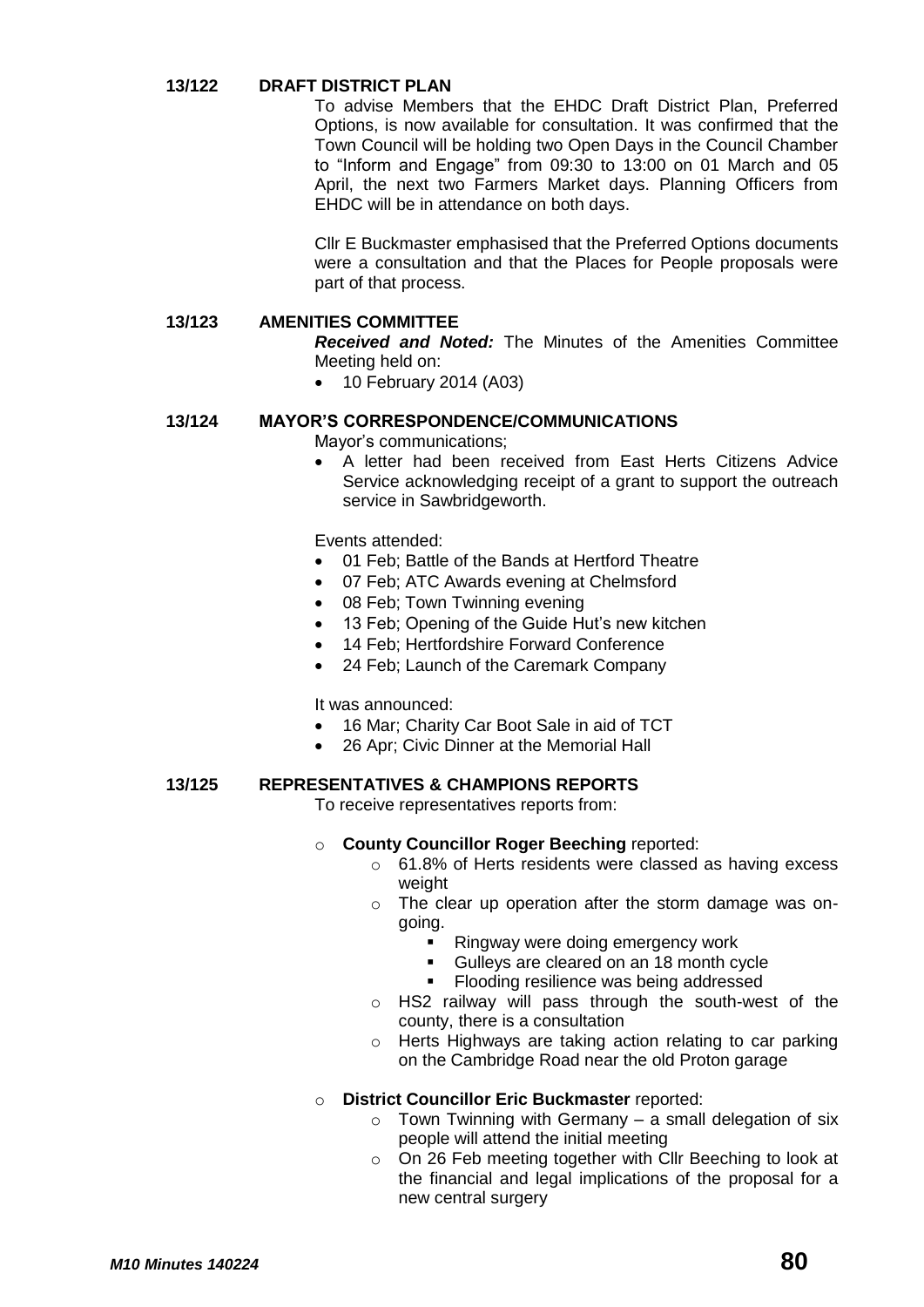- o Confirmed that there was a sum of £70,000 set aside for the capital refurbishment of the Bell Street conveniences
- $\circ$  Confirmed that there was a work plan in place to examine options for the Town Green.

#### o **District Councillor Will Mortimer** said:

o That he had nothing to report.

#### o **Hertfordshire Police, PC Yvonne Hyne** reported:

- o Clearing up after the flooding
- o 15 offences reported since the beginning of the year
	- **3** burglaries
		- 6 assaults
		- 3 drugs offences
- o Operation Agrarian on crime and traffic offences
- o Preparation for the May Fayre is under way
- o The on-going issue of parking in Cambridge Road is being addressed
- o Speeding in High Wych Lane will be investigated..

#### **13/126 RISK ASSESSMENT**

Clerk presented the Risk Assessment made for all areas of the council's activities.

*Resolved:* To adopt the Risk Assessment and actions proposed for 2013-14. *[prop Cllr Filler; secd Cllr Coysten]*

#### **13/127 CLERK'S REPORT**

#### **Farmers Market**

The next market will be on Saturday 01 March 2014.

The market held on 01 February attracted only 683 visitors although traders said that business was very good.

A new feature was a burger and hot dog stall run by Sawbridgeworth Scouts, it is hoped that this will remain a regular feature. Hanningfield Smokehouse was a new trader and will be returning.

#### **Sawbobus**

The new Guide to Timings has been activated. The only change is that the Saturday service now finishes at 12 noon. This is because there was virtually no demand for an afternoon service.

The Mercedes bus doors failed again and have been repaired at a cost of £500. The reserve bus was also off the road due to damage caused by a hirer in December. However we maintained the service using our oldest vehicle.

High Wych Parish Council has asked that the service be extended to serve the new mobile post office. Sheering Parish Council has been asked to contribute to the service.

We have received additional funding of £2,000 from Cllr Beaching's Locality Budget and £5,000 from EHDC's community transport fund to support the service this year.

We have sought support from Sheering PC, from Epping Forest DC and from Essex CC for that part of the service that runs through their area. Approximately 25% of journeys made are for people from out of our parish.